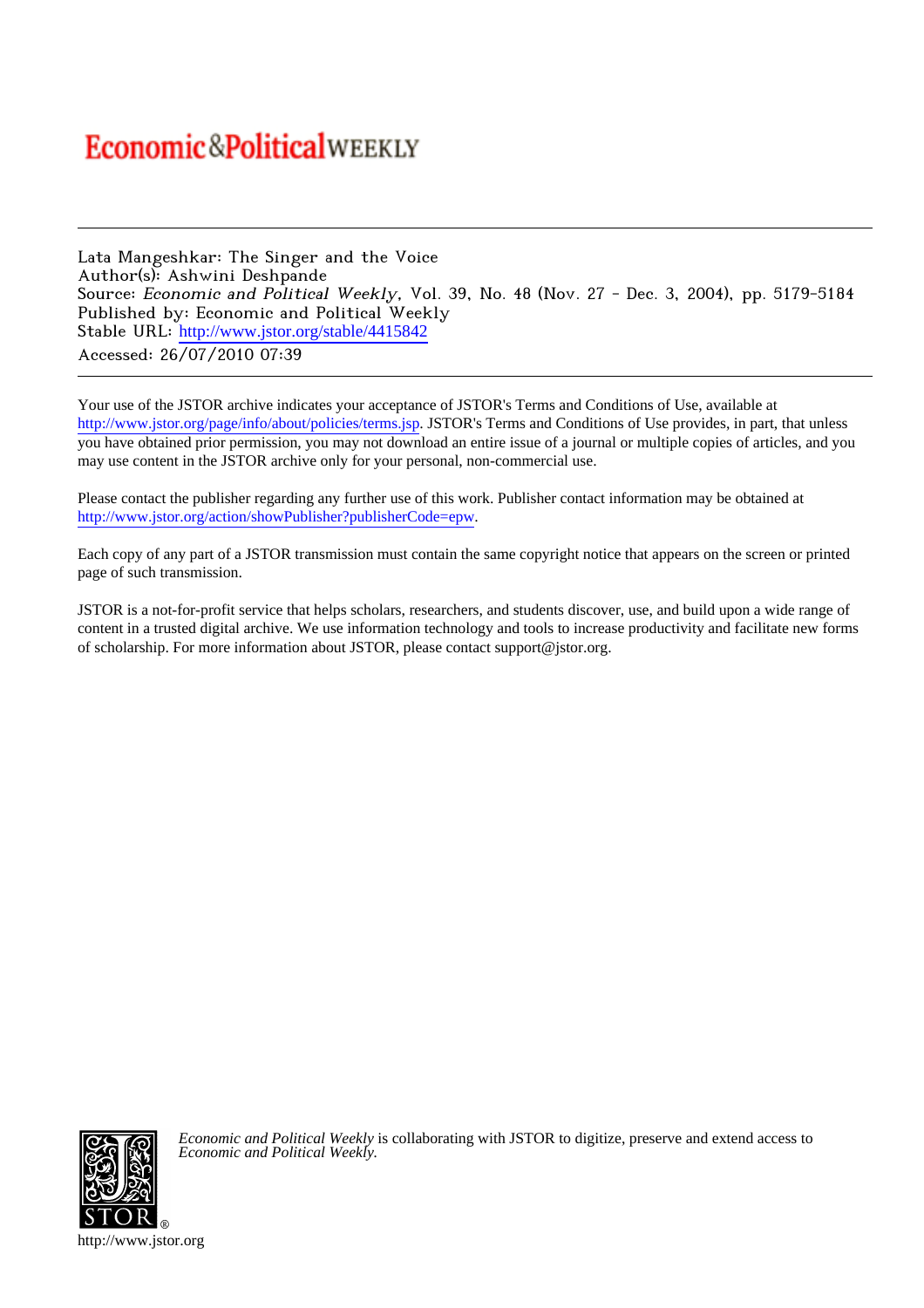**iscussion \_\_\_\_\_\_\_** 

# **Lata Mangeshkar: The Singer and the Voice**

#### **ASHWINI DESHPANDE**

**This is a detailed response to Sanjay Srivastava' s 'Voice, Gender and Space in Time of Five-Year Plans: The Idea of Lata Mangeshkar' (EPW, May 15, 2004). The article covers a wide canvas, buthinges on the voice and singing of Lata Mangeshkar and is in essence an analysis of a highly popular and successful singer, with a career that has few matches in the history of popular music anywhere in the world. An academic, socio-historialpolitical analysis of Lata Mangeshkar is indeed welcome. It would be fascinating to see how the musical and extra-musical persona of a hugely popular star becomes a site where ideas of nation and gender get played out. However, Srivastava's effort is likely to impede, ratherthan enable, such an analysis.** 

**Perhaps the most striking fact about Sanjay Srivastava's (henceforth SS) article is that he does not feel the need to cite a single recording, either of Lata Mangeshkar or indeed any other singer, in support of his argument. This is extraordinary. Would SS dare to discuss the music of, say, Bob Dylan without citing a single song, and expect to be taken seriously in the western academic world? How can one analyse the voice and/or the singing style of a singer without any reference to her music?1 And this, about a singer who is believed to hold the world record for the largest number of recordings! The lack of citation extends to movies as well: the paper makes a gender analysis of representation of women in Hindi cinema, into which Lata's voice allegedly fits, again without examples.2 Since no evidence is forthcoming from the author about assertions he makes about Lata' s music, we are expected to meekly accept his assertions, as if they are facts beyond dispute. Which, of course, they aren't: SS makes broad, sweeping generalisations that are simply not sustainable.** 

**Having said this, I must confess that I am an economist by profession and am neither familiar with the language of**  **cultural studies nor with the literature and the debates in the area. However, I have been addicted to Hindi films and their music ever since I can remember. Thus, I have simply raised some questions that occurred to me as I was reading SS, based on the films that I have watched and the music I have loved for decades.** 

#### **The 'Falsetto'**

**The basic hypothesis in SS's article is that a particular singing voice, Lata Mangeshkar's, became an expression of gender identity in India. Instead of classifying Lata's voice as 'good' or 'bad', it might be better, SS says, to describe it more objectively in a manner more conducive to an analysis of her singing style. He describes her voice in a combination of subjective and objective terms: 'shrill adolescent-girl falsetto'. Let us consider first the objective part of the description: the falsetto. The Penguin Dictionary of Music defines 'falsetto' as 'the kind of singing (or speech) produced by adult males in a register higher than their normal utterance: this is the standard type of voiceproduction used by the male alto or countertenor voice and is sometimes specified (generally as comic effect, e g, imitating women) in other voices'. Now, even if we ignore the fact that Lata is not an 'adult male', SS imports a technical term used in western classical music without sparing a thought about its appropriateness in the new context. There are very few examples of falsetto singing in India: fans of Kishore Kumar would recall a song from 'Half Ticket' picturised on Pran and Kishore Kumar himself, where the latter dresses up as a woman and sings in both the male and female voices. That is falsetto. Other than such exceptions, none of the major male playback singers sing in a falsetto. Narendra Chanchal's voice is high pitched, but cannot be described as a falsetto.** 

**Since SS does not define a falsetto, his use of the term is an example of imprecise terminology and inappropriate borrowing** 

**across musicological cultures. Let us assume SS simply means that Lata employs a false voice to sing. He is wrong: her natural pitch is high and she sings with ease at 'kali' 1 or 2, which is usually considered the 'male' scale. At the high end, she is neither out of tune nor does she employ a false voice.3 It needs to be noted that she is one of the most tuneful singers.4 Does SS mean that she uses 'falsetto' notes? This is a highly debatable point and needs a very careful study of the various scales in which she has sung and the highest notes she reaches in each. A worthwhile study but best left to musicologists. Finally, what is meant by a 'girl falsetto'? Women's voices do not change in the physiological sense in which men's voices break and change post-puberty. Thus, most women continue singing in the same scale through their lives: some move up a note or two with substantial training.** 

**Thus it is definitely incorrect to characterise Lata's voice as a falsetto. Can we replace the falsetto with another western musicological category? This is a tricky terrain: Indian singing voices have not been classified in terms of the precise western music categories. I am not sure why; it could be because the categorisation will hinge crucially on the placement of the tonic or the 'sa' of the scale in which the singer sings. If the exact frequency of each 'shruti' (microtone) could be codified, this coding could potentially be used as the basis for identifying objectively the range of each singer, but whether this exercise will yield categories analogous to western music categories is a moot point, again best left to musicologists.** 

**Thus, Lata's is a thin voice and sounds shrill to SS, but is not a falsetto. And what sounds shrill to SS does not to others. Consider this description of Lata's voice, from the Marathi writer Gangadhar Gadgil: 'it is a voice that is ageless, pure, vibrantly alive, untrammelled in its range and flexibility, hauntingly expressive and enchanting in its sweetness. Above all, it has a certain ethereal quality, an indefinable something, with a unique appeal for us Indians'.5 Others would doubtless have their reasons for liking or disliking Lata's voice. The point, however, is that a subjective element is inevitable in any appreciation of music**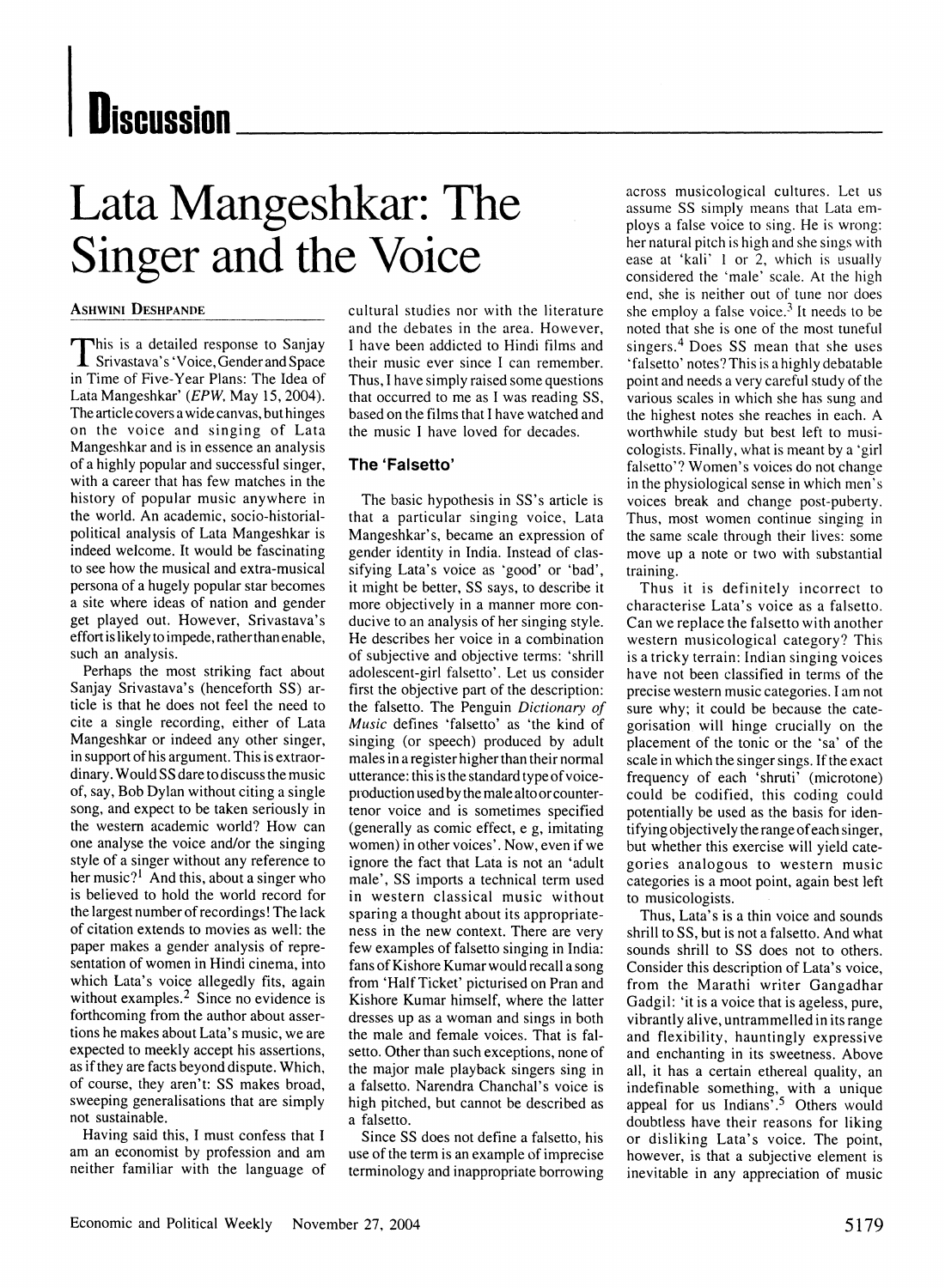**and SS, contrary to his claim, is as subjective as anyone else.** 

#### **Thin Voices and Female Identity**

**SS makes several propositions in his argument. The first is that Lata's dominance in Hindi films and her vocal style became 'recognised as an aesthetic marker of 'modern' Indian female identity'. The second proposition is that 'Lata's singing voice has instituted a very specific identity for Indian womanhood, one which has almost no precedence in traditional forms of Indian music'. It is entirely unclear what SS means.** 

**First, what is this 'very specific identity of Indian womanhood' (emphasis added, of course), a phrase SS uses repeatedly, but does not care to specify? Are we to assume that SS means by this the highly simplistic, erroneous, and objectionable notion, often encountered both in popular perception and in scholarly writings in the west, about the submissive, silent, suffering Indian woman, who has no agency and voice? If indeed this is the case, SS will have to tell us where to encounter this woman - is she a real woman who inhabits Indian villages and cities, or she is a mythical creature of literature and cinema? I feel a little foolish in pointing out that Indian women display all kinds of distinctions: rural/urban, class, caste, religious, psychological, cultural, and so on, for surely SS knows that. Indian women, then, have many faces, and many voices. Some of this variety is also evident in Hindi cinema, despite its undeniable patriarchy, and I will come to that in a moment. For the moment, my point is that the onus of proof is on SS: he will have to tell us which 'very specific' identity of Indian womanhood he has in mind, and he will have to demonstrate, by quoting examples, how this identity is reinforced by Lata's voice and singing style.** 

**Second, SS argues that in 'traditional forms of Indian music' the Lata-type thin voice has 'almost no precedence'. Now, we assume that 'almost' is supposed to cover exceptions to the rule, and it would have been useful for us to know which exceptions SS has in mind. Maybe he is thinking of singers like Parveen Sultana, Kishori Amonkar, Ashwini Bhide Deshpande, Veena Sahasrabuddhe, and a host of others, all of whom have thin voices, and all of whom are Hindustani classical singers, which we presume is**  included in SS's 'traditional forms of Indian **music'. To my mind, no one has done an empirical study to see how many female classical singers have thin voices like**  **Parveen Sultana et al and how many have voices like Kesarbai Kerkar or Malini Rajurkar (slightly heavier) or Shruti Sadolikar and Shobha Gurtu (much heavier). So we don't really know which is the rule and which the exception.** 

**As an aside, though, it is interesting that the only Hindustani singer SS mentions in this context is Gangubai Hangal. I am not sure if SS has heard the early recordings of Gangubai (Gandhari) Hangal. She had a very sweet, much thinner voice, very unlike the thick, heavy voice that characterises her later singing. The story of how her voice changed is anecdotal; she had some form of tonsillitis, and though it is unclear if she underwent a surgical operation or not, her voice changed. Given her early brilliance, there was some trepidation about her singing abilities postillness, but it turned out that those fears were unfounded. Her voice retained its flexibility even in its heavier version.** 

**Contrary to SS's claim, then, in Hindustani classical music the female voices span a spectrum, from very thin to very thick (which, incidentally, is just as true of male voices). Thus, when SS mentions Farida Khanum (a ghazal singer) or Begum Akhtar (highly trained in classical music, but better known for her thumris and ghazals) as exemplifying the thick voices that are supposedly the norm in non-film music, he is looking at only one end of the spectrum. Runa Laila from Bangladesh had a much thinner voice compared to the well known ghazal singers from Pakistan and our home-grown Chitra Singh ruled ghazal singing for years with a laser-thin voice. While SS makes the point about the 'striking heterogeneity' of tonal and other styles, the only examples he provides are those with heavy voices, thus creating a false dichotomy between film music (dominated by Lata) and other types of music (dominated by thick voices). One wonders why SS makes a big deal of thick and thin voices, till one realises that for him, they are ideological categories, since there is supposed to be an association between thick voices and sensuality. How tenuous this association is will be seen below, when we look at Lata's recordings.** 

**There is, however, an argument made in musical circles about the shift from thick/ heavy to thin female voices in Hindustani classical music, as singing shifted from the preserve of the bais and courtesans to girls/ women from 'respectable' families. However, this argument is nuanced, and does not contradict the fact that female voices in Hindustani classical music span a large range and defy stereotyping. Unfortunately, for lack of space, we cannot go into all**  **that. Why I bring it up here is to only say that this is an argument SS could have made, but in fact does not! But perhaps this is not surprising, since the argument is actually that in the post-independence period, thinner voices, contrary to SS's claims, have dominated Hindustani classical music.** 

**Let us return to Lata, her voice, and its association with female identity. Reading SS, one would assume that 'Lata's voice' is a singular, unchanging entity. Forget the physical process of ageing and the resultant change in the voice, a process that must be all too painfully apparent to millions of Lata's admirers. Let us consider other changes. Lata Mangeshkar recorded her first song for films in 1942. Her first break in Hindi cinema was in 1945 in Master Vinayak's 'Badi Maa', when she was not quite 16. Her first song was a chorus, 'charnon mein guzar jaaye, guzar jaaye umariya'. For the first few years, her songs were like cameo appearances. There is debate over her first solo: some claim it is 'chidiya bole ku, ku, ku', in 'Jeevan Yatra' (1946), while others believe that it is the Datta Davajekar composed thumri in Raga Pilu, 'shyam mose na khelo hori', for the 1947 film 'Aap ki Seva Mein'. The latter is a spectacular composition, which Lata has executed to perfection, in traditional thumri style, replete with 'shringar ras'. The hallmark of a good singer is that voice production and hence its quality must match the genre of singing. In this thumri, Lata's voice is thick, with a lot of texture, she is playful and coy, as the lyrics demand. In appreciating this song, Vish Krishnan, the compiler of a private collection called 'Man Veena Ke Taar', puts it most aptly: 'One can only speculate what texture Lata's voice might have taken had she pursued this manner of singing', i e, thumri singing as opposed to film singing.** 

**It was only in late 1948 and through 1949 that Lata became a definitive presence, singing with mainstream music directors like Anil Biswas, Khemchand Prakash, Master Haider, Shakeel, and others. There is a 1948 recording of Lata's, from 'Heer Ranjha', of the famous wedding song, 'kahe ko byahe bides babul more', which is just a year later than the thumri mentioned above, but has Lata singing in a completely different voice and style. There is the necessary pathos, a certain virginal quality of tenderness and uncertainty of the new bride as she leaves her paternal home. In this song, she is reminiscent of Noor Jehan, the reigning singer-actress of Hindi cinema at the time, whose influence on Lata's early singing was very strong. Lata, then, had the ability**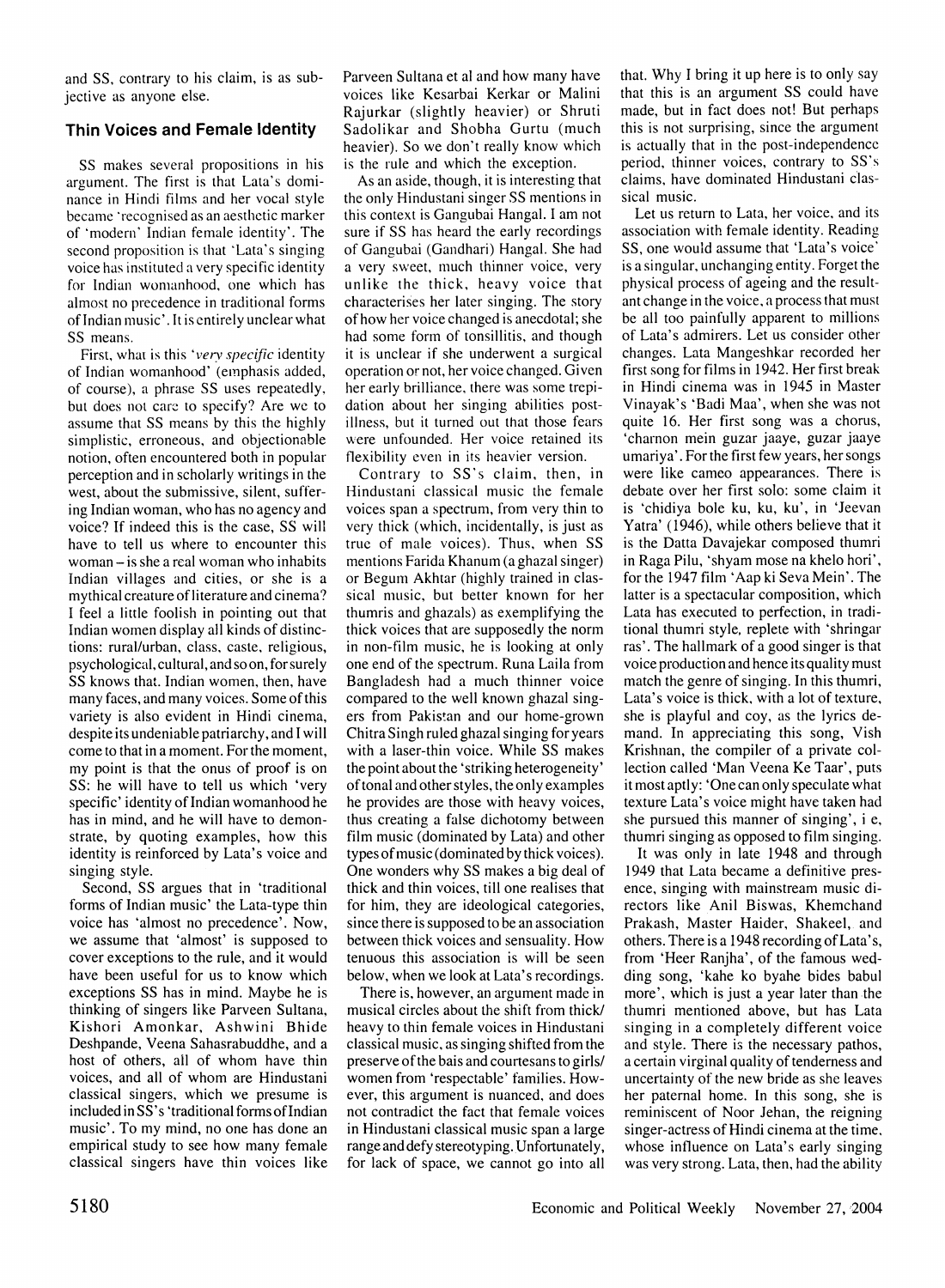**to mould her voice and her singing style according to the needs of the song very early in her singing career.** 

**One needs to examine only the next two decades, the 1950s and the 1960s, to appreciate the changes in Lata's singing (both style and voice quality) as she recorded with Khemchand Prakash, Husanlal Bhagatram, Anil Biswas, ShankarJaikishen, Naushad, Roshan, C Ramachandra, Madan Mohan, S D Burman, among others. Would SS seriously argue that the voice in 'aayega aanewala' ('Mahal', 1949), is identical to that in 'bade armanon se rakha hai balam**  teri kasam' or 'Kahan ho tum, zara awaaz **do' (both Malhar)? Or that the voice in 'patjhad chhai' or 'saiyan saiyan' ('Jhanak Jhanak Payal Baje', 1955) cannot be dis**tinguished from the one in 'aaj phir jeene **ki tamanna hai' ('Guide', 1965)? If we take examples from the next two decades, the contrasts are even sharper, as the quality of compositions underwent a huge change and affected the singing of not only Lata, but of all playback singers. Most singers who last for any significant period of time undergo important changes in their voice and singing styles and Lata is no exception. In other genres however, like classical, ghazal, folk, etc, there is a relative autonomy that singers have, and the best among them are able to use this autonomy to produce breathtaking innovations in their genres, for example, Ustad Amir Khan or Nusrat Fateh Ali Khan. For the film singer, however, this relative autonomy is virtually absent. Which is why the Lata of, say, the brilliant Madan Mohan or Roshan compositions seems like a different singer when compared to the Lata of the mediocre Ram-Lakshman ('Hum Aapke Hain Koun') compositions.** 

**We also need to ask: doubtless Lata's persona has towered overHindi film music, but how accurate is it to think of this presence as the only voice of the 'Indian woman' in Hindi cinema'? SS offers a quote that suggests that other singers copied Lata so much 'that it is difficult to imagine a female voice that is not Lata's', but where is the evidence? SS will have to ask, and answer, several questions. Which other voices have represented Indian women in Hindi cinema? How different have they been to Lata's? What existed before Lata and, considering that Lata has sung relatively few songs since the early 1990s, what has followed her? In other words, we need to think of a pre-Lata phase, we need to examine Lata's contemporaries, and we need to see what those who have come later have done. And, to make the argument that SS does, he will need to correlate the changes in the representation of women** 

**in Hindi cinema with the changing voices in which they have been singing.** 

**Let us focus on the 'thin voice'. If we believe SS, thin was not the dominant voice before Lata. While Shamshad Begum and Mubarak Begum had very different voice qualities, how would SS describe Suraiyya' s voice? Even Noor Jehan, whose voice quality is not identical to Lata's, often sang in a thin voice, sounding very much like early Lata (for instance, in songs such as 'mujh se pehli si mohabbat mere mahboob na maang'). It is true, however, that there is a sweetness to Lata's voice that is unique. And, while she dominated the singing scene, many others tried desperately to mimic her. Some were successful in their own right, like Anuradha Paudwal and Alka Yagnik, while others didn't quite make it, like Sulakshana Pandit and Hemlata. All these singers have the Latatype thin voice, but their voices are devoid of both the sweetness and the musical virtuosity that characterises Lata's singing.** 

**However, and this is the crucial point, at no point was Lata's the only type of voice in which women sang. To list only the major singers, she first overlapped with Suraiyya and Shamshad Begum (by the time she emerged as a major singer, Noor Jehan was already in Pakistan), then with Geeta Dutt and finally with her younger sister, Asha Bhosle. Geeta Dutt had a distinctly different voice quality, and we will come to Asha Bhosle in a moment. But there were also less successful singers with a range of voices like Suman Kalyanpur, Vani Jairam and Sharada. Now, Sharada was a singer with a thick voice who alleged that Lata thwarted her success with her manipulative behaviour. This may or may not be true. But what is undeniable is that Lata's singing abilities exceeded Sharada's by miles. It is difficult to believe that Lata was preferred over Sharada by music directors only due to Lata's manipulation.** 

**And what about Asha Bhosle, to whom SS makes no reference? She is also the only singer who matched Lata' s virtuosity, musical skill, training, and even popularity. The two are contemporaries, and were often competitors as well. It is not widely known that Asha has recorded more songs than Lata, thus making her, in fact, the**  more prevalent voice.<sup>6</sup> Asha's voice is thin **too, but has a distinct personality that is, by no means, a copy of her sister's. And their singing styles are vastly different. One thinks of Lata singing for the female lead, while Asha sang for other female characters, including the vamp and the cabaret dancer. But even this distinction blurred with time; Asha has sung literally** 

**thousands of 'heroine' songs. SS argues that after the rise of Lata Mangeshkar, her type of thin voice became the voice of the controllable, subjugated woman. But this same woman also sang in the voices of Suraiyya before Lata emerged, as well as in the voices of Geeta Dutt and Asha Bhosle while Lata ruled. More tellingly, what do we make of the fact that the vamp and the cabaret dancer also sang in a thin voice (for example, Asha's). And how do we understand what is happening today, when the distinction between the cabaret dancer (or 'item girl', in the current lingo) and the heroine has been blurred to a great extent, and both sing in a range of voices'?** 

**SS quotes Manuel, who talks about the 'creation of film music as a common denominator mass-music style, produced in corporate, urban studios and superimposed on a heterogeneous audience ...that has no role to play in the creation of this music...' How does this ensure that only the Lata style of singing will be more popular to the exclusion of other styles? How does this account for the coexistence of styles? What Manuel says is equally true of the contemporary film music scene that has a much wider range of female voices (from the pencil-thin, saccharinesweet Alka Yagnik to the much heavier Sunidhi Chauhan and Richa Sharma) and a greater variety of singing styles than the Lata-dominated era. One is struck once again by the absence of any attempt at periodisation by SS; the trends that he talks about are supposed to be universal and unchanging.** 

**SS is led to his argument since he makes an a priori association between thickness of voice and sensuality. He describes Farida Khanum's voice as 'sensuous, pleading, cajoling', which by implication, Lata's is not, since it is thin. But this association is completely arbitrary; recall Asha Bhosle's numerous songs that are just as sensuous, pleading, cajoling, notwithstanding her thin voice. Or think even of Lata herself. She began her career with a thumri, and went on to sing numerous sensuous songs - so numerous, in fact, that any attempt to give examples seems inadequate. Even so, here is a sample: 'lag ja gale ke phir ye hasin raat ho na ho'; 'sapnon mein**  agar mere tum aao to so jaaun'; 'mora gora **ang lai le'; 'aa jaane ja' (incidentally picturised on Helen); 'wo chup rahen to mere dil ke daag jalte hain' - all of which cajole, plead, beckon and mesmerise. Indeed, Lata probably has the maximum number of ghazals to her credit, some of which, particularly those under Madan Mohan, are the finest ever in Hindi film music.**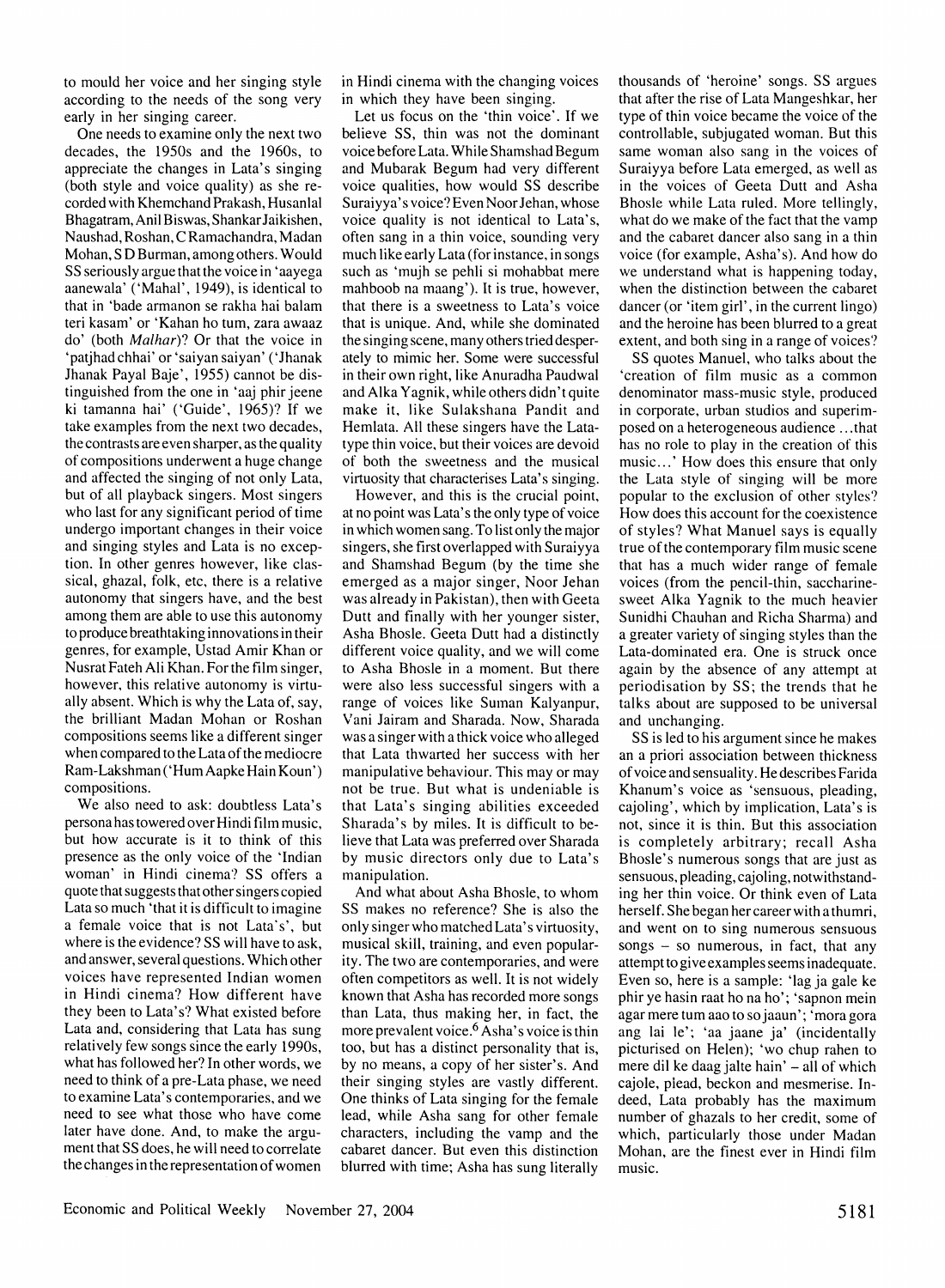**What does SS mean by 'sensuous'? Surely not the stereotypical notion: songs with overt lyrics, because Lata does not, it is true, match her sister at those. But consider this irony: some of the raunchiest remix hits in recent times have been Lata numbers: 'kaanta lagaa', 'aaja piya tohe pyar duun', 'pardesiya yeh sach hai piya', 'bhor bhayee panghat pe'! Here the actors/ dancers try to achieve with their bodies what Lata did invisibly, with her voice. Most of these numbers, in my opinion, are based on songs that are not the best in Lata's repertoire. But think of the remixed version of that sensuous, pleading, cajoling 'lag ja gale ke phir yeh haseen raat ho na ho'. The video adds explicitly sexual images, and yet is not able to evoke a fraction of the original's sensuality which, readers will recall, came to us in Lata's 'thin, shrill falsetto'.** 

#### **Why Did Lata Dominate Playback Singing?**

**So why was Lata so popular? What the SS thesis boils down to is that Lata happened to be in the right place at the right time: the nationalist project was looking for a thin voice to suit a regressive representation of women and Lata just happened. I am not persuaded by this historical accident or a pawn-in-the-male-domination-project story, since it has very little analytical value. We need to remind ourselves that playback singers, at best, impart a particular style to the singing, but the resultant music is a combination of several partnerships: of singers and music directors and of music directors and filmmakers (combination of directors, producers, financiers). Thus, Lata, at best, instituted a singing style under the baton of several music directors, rather than pioneering the 'submissive-controllable women' portrayal.** 

**I am sure there are very good historical and sociological reasons that account for Lata's popularity. But it would be nice to also acknowledge that there is a musical reason as well. She happens to be an exceptionally good singer. She is classically trained, has a vast range, her virtuosity is unmatched. Mohammad Rafi is known for his wide range (the notes that his singing spans). He is often used as an example of tuneful singing in the higher octave. It is believed that Lata reaches only two notes short of Rafi. On the other hand, in the lower octave, she can reach far lower and can sing with much more ease than Rafi, suggesting that she perhaps has a greater range than even Rafi. So maybe her dominance also has something to do with** 

**sheer musical ability. This is not a universal argument, and certainly all successful singers are not great singers and vice versa. However, there is no shame in admitting that sometimes the two do overlap: Rafi, Lata, Asha, Kishore Kumar.** 

**The point was brought home to me quite forcefully when, on the occasion of Lata's 75th birthday, a programme was organised in Mumbai where almost all the leading contemporary singers (male and female) paid tribute to Lata by singing her songs. It was shocking how poor the singing was compared to the original numbers, even when most singers chose the relatively easier Lata songs. It was painful to watch otherwise tuneful singers like Hariharan, Sukhwinder Singh, Sadhna Sargam and others make a mess of the song they chose: they were frequently out of tune and most could not execute even the simple harkats and murkis that sound so effortless in Lata's singing. Maybe they were nervous in her presence. Or maybe she is just a superior singer.** 

**SS of course has a larger point to make: 'Indian culture became attached to landscape and territory - how was nationalism to deal with this increasing visibility of the filmic woman 'out of place', i e, in public spaces?...Lata's stylistic innovations offered a viable solution to the above problem of representation in public sphere: at the same time that women's bodies became visible in public spaces via films, their presence was 'thinned' through the expressive timbre granted them...the potentially powerful image of the heroine enjoying the freedom of the public space in equal measure to the male hero and singing in a voice that may express an ambiguous femininity was, through Lata's voice, undermined' (p 2021).** 

**This assumes, of course, that the timbre of the singing voice is linked to the image of women, an assumption that is both theoretically tenuous and empirically false. But consider the other aspect of the argument. The period that Lata's career spans is a period of flux. It witnessed, of course, the rise of religious bigotry, fundamentalism and conservatism, but also the increased participation of women in politics, education, and mass struggles. Through this period, the depiction of women in Hindi cinema changed, though not in a single direction. Indeed, the change was often contradictory, confused, bewildering. Consider two random examples: Rita of 'Awaara', a young, dynamic, highly educated lawyer played with grace and power by Nargis, and Mohini (Madhuri Dixit) of 'Tezaab', who dances sexily to earn her living. The two are separated by**  **nearly 40 years. Who is more 'emancipated'? I have my reasons for preferring one over the other as well as forrecognising the limits of their relative emancipation, and I am sure others will have their own. But that is not the point here. The point is that things were changing, and to make his argument, SS will have to map these sorts of changes, correlate them to changing times, and then demonstrate, by examples, how his theory of timbre fits in.** 

**As one recalls the women to whom Lata gave voice, one is struck by the bewildering heterogeneity of personalities and characters they portrayed in films. Madhubala, Geeta Bali, Nutan, Waheeda Rahman, Nargis, Meena Kumari, Vaijayantimala, Asha Parekh, Mumtaz, Hema Malini, Sharmila Tagore, Zeenat Aman, Parveen Babi, Rekha, Dimple Kapadia, Madhuri Dixit, Kajol, Karishma Kapoor: the list is endless. The characters portrayed were tawaifs, college girls, housewives, doctors, cops, mothers, daughters, urban women, rural women, Hindus, Muslims, Christians, Sikhs, upper caste, low caste: an incredible array of characters, with agency, guts and voice, within the mainstream genre, often surpassing their male colleagues by leaps and bounds. However hard I try, a single vision of 'the Indian woman' eludes me: the only common characteristic that I can see is that all women sang songs and all spoke Hindi. This does not mean that the Hindi film industry is not male-dominated, or that it does not often take a patriarchal view of men, women, and their relationships however, the precise contours of this patriarchy and the changes therein, will have to be elucidated, not assumed.** 

**And it is not as if rebelliousness is absent. Recall Madhubala singing 'pyar kiya to darna kya' in 'Mughal-e-Azam' and Waheeda Rahman singing 'kaanton se kheench ke ye aanchal' in 'Guide', both in Lata's voice. In the former, the emperor, the ultimate representation of authority, is challenged in full public view by a defiant Anarkali. The latter song could almost be an anthem of the feminist movement: Rosie singing and dancing with abandon as she emerges out of the shackles of an oppressive marriage to a respectable man and openly accepts the love and partnership of a lowly tour guide. The rebelliousness of this act is magnified manifold as she wears 'ghungroos' (dancing bells) and takes up dancing as a profession, regarded as dishonourable, in defiance of social norms.** 

**Just as SS fails to hear differences in quality of voice, he fails to see diversity in female characters. Or maybe the**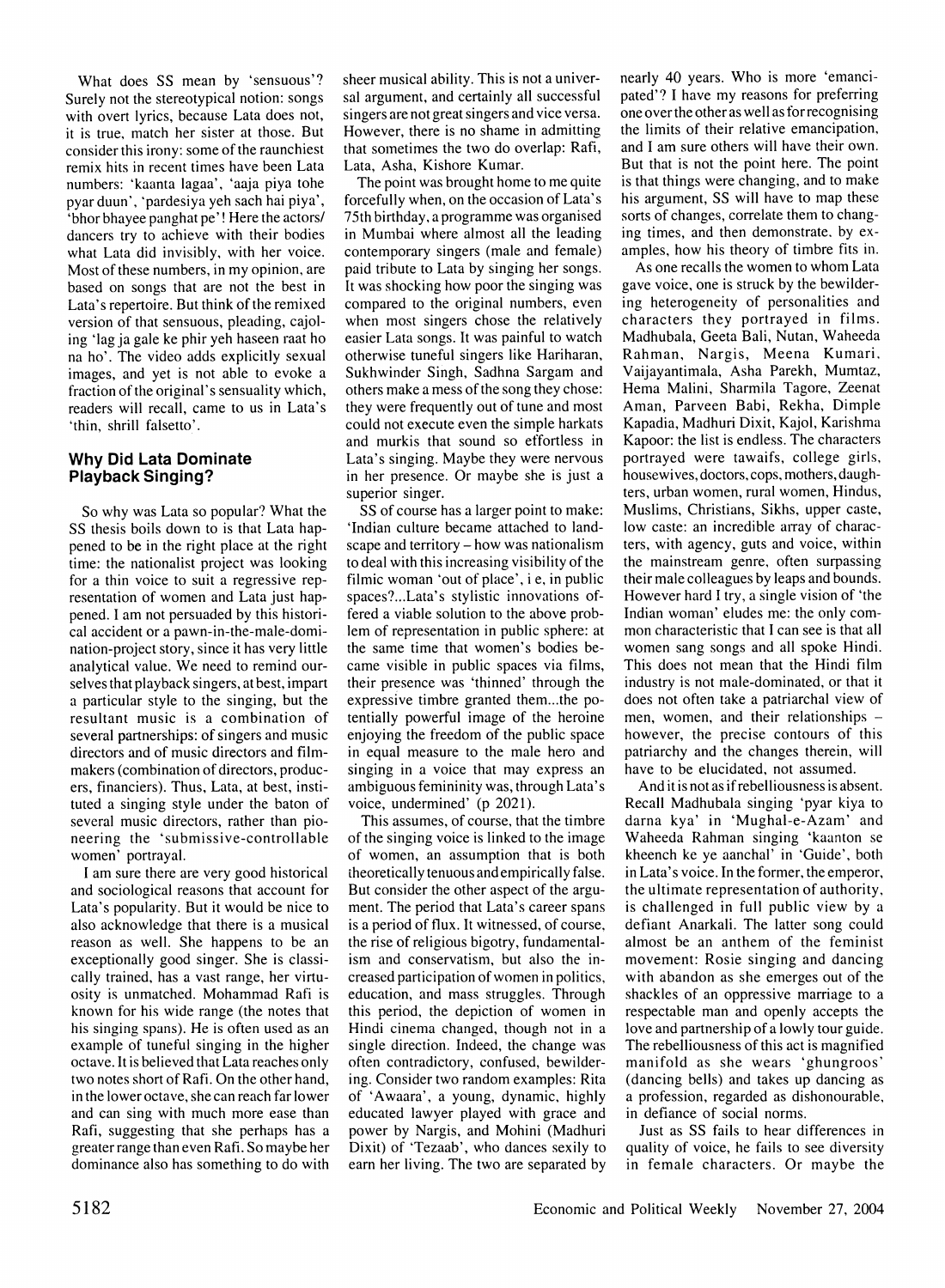**former is linked to the latter in a relationship of causality.** 

#### **Lata's Persona: Public and Private**

**SS makes a comment on Lata's public performances, where she stands 'rigidly on stage, and sings with her head buried in a notebook. What matters is the voice and the way it has been defined by the**  'notebook', by the authority of the writ**ing.' If she had all the songs memorised, would that give a qualitatively different performance? How exactly is the 'voice defined by the authority of the writing'? Is it that those who read from notebooks have thin voices and represent subjugated women: there must exist a logic here which I have missed.** 

**While it is true that Lata was particularly austere in her public performances, in general, most playback singers of the time were subdued and lacked today's flamboyance in their public performances. We need to keep in mind that these were the days of radio, not TV, and playback singers were meant primarily to be heard, not seen. Also, in Hindustani music, the voice is supposed to come from the stomach: several classical singers produce the most complicated 'tans' and 'murkis' without moving their body or face at all.7 Several practitioners consider it a virtue to be able to produce intricate patterns in their singing while keeping theirbodies ramrod straight, and indeed frown upon upstarts whose bodies express more than their voice.** 

**Those who have seen performances of Rafi, Manna Dey, Hemant Kumar will recall that they all sang from notebooks, and Rafi could sing the most tragic numbers with that benign smile on his face. How is this different from what Lata does? Kishore Kumarwas an exception, but he was an actor, and a comic one at that. Asha's performances became more and more flamboyant with the passage of time, reflecting her desire to adapt to the changing mores.** 

**SS discusses Lata's personal life, describing her as 'virgin mother' and says her life has remained free of 'relationship linked gossip'. Actually, for those who care to find out, Lata's relationships are well known, including the current one. She may not have flaunted her relationships, but they have not been hidden either. In the film industry, Lata has been a hegemon for several years. There have been consistent allegations of manipulative and aggressive behaviour, and of using her clout to play favourites - Mukesh was a particular favourite and she is believed to have promoted him unabashedly; Suman Kalyanpur was seen as a potential threat** 

**and therefore had to be thwarted. Other very powerful singers and music directors have been in and out of favour with her:**  she never sang for C Ramchandra after **their early fabulous association; she fell out with Mohammad Rafi who was the reigning king of playback singing at the time, but subsequently made up with him; O P Nayyar never recorded with her; Raj Kapoor recorded only with her; and so on.** 

**Such behaviour is conventionally associated with aggressive, powerful, domineering men: a far cry from the meek, saintly, virginal personality that SS paints. It could be argued that it is precisely her power and her domination that has ensured that personal gossip about her and her relationships remains minimal. It has certainly never been used to denigrate her, as often happens with single women, particularly those who live life on their own terms. SS either does not know all this, in which case he needs to do more research, or he ignores it, since it contradicts his thesis of the 'subjugated suffering Indian woman'. He is not the first to make this error: outsiders often have trouble in understanding how certain individuals from oppressed sections (women, dalits, etc) can wield so much power.** 

#### **Cleansing the Present?**

**SS also goes into another question: communalism and its impact on music. It is true that like other areas of Indian society, the religious-communal angle is not absent from the field of music, even though the way it plays out is more nuanced than SS allows.** 

**SS refers to post-independence changes in the selection procedure of AIR, where musicians who were seen as 'respectable', who had skirted the 'illicit influence of the Muslim dominated 'gharana' and allied system of performance', were hired. Unfortunately, SS is completely out of his depth here. The cleansing project, aimed at respectability, began in the pre-independence period with the idea of a musician not associated with public scandals. It is believed that this hit the 'baijis' (courtesans) most and they started calling themselves 'devis'. By reducing this process to a simple religious/ communal angle, SS presents a narrow, misleading and muddled understanding of musical history.** 

**As a result of the changes in the selection procedure, musicians had to appear for an audition before a committee that was, by all accounts, dominated by the Agra Gharana, aschool of music with a substantial Muslim lineage. Musicians got selected (and rejected) by this committee and** 

**there were others who were denied even auditions: there were both Hindus and Muslims in each of these categories. Thus, when SS equates selection based on respectability to lack of a Muslim influence, he needs to give names of those selected and those rejected to enable us to verify the validity of his thesis. More importantly, which gharanas is SS thinking of? There is no major classical music gharana that does not have a significant Muslim influence.8 And what exactly is 'allied system of performance' supposed to mean? Does SS mean that the differences in singing styles of individual singers within a gharana are a function of their religious affiliation? O?does he mean that Hindu singers across gharanas share something in common, as do Muslim singers? Abdul Karim Khan and Bhimsen Joshi are both from the kirana gharana, Faiyyaz Khan and Dinkar Kaiki ni are from Agra, and Bade Ghulam Ali Khan and Ajoy Chakrabarty are from Patiala. What are we to make of this? Do Bhimsen Joshi and Abdul Karim Khan differ musically because one is a Hindu and the other Muslim? Or do Faiyyaz Khan and Bade Ghulam Ali Khan share something common because both are Muslims?** 

**This is a serious question: without doubt individual musicians can be communal or secular or a bit of both. There are stories of how Omkarnath Thakur used to carry 'gangajal' to performances and sprinkle it on stage in order to cleanse 'unclean' influences; but there is also Bismillah Khan who performs in temples. But about the music, it is impossible to tell what is Hindu and what Muslim. I am not sure if SS is importing a parallel from black musical genres such as jazz, blues, hip-hop in the US that can be distinguished stylistically from the music of white musicians. If he has something similar in mind, it is completely inappropriate in the context of Hindustani classical music.** 

**From here, the argument makes a leap to a supposedly similar cleansing of film music that led to 'new kind of film songs'. And, predictably, 'Lata Mangeshkar's singing style was the most obvious manifestation of this process'. It should not come as a surprise by now that SS defines neither the 'new kind' of film singing, nor does he elaborate on how exactly Lata contributed to this whole process, other than being born with a thin voice.** 

**And anyway, what is it about Lata's voice that suggests her Hindu identity: just the thinness? What about Parveen Sultana: how does a Muslim have such a thin voice? Or what about Shobha Gurtu, Girija Devi, or Gangubai: Hindu women with thick/ heavy voices? Musically, these associations**